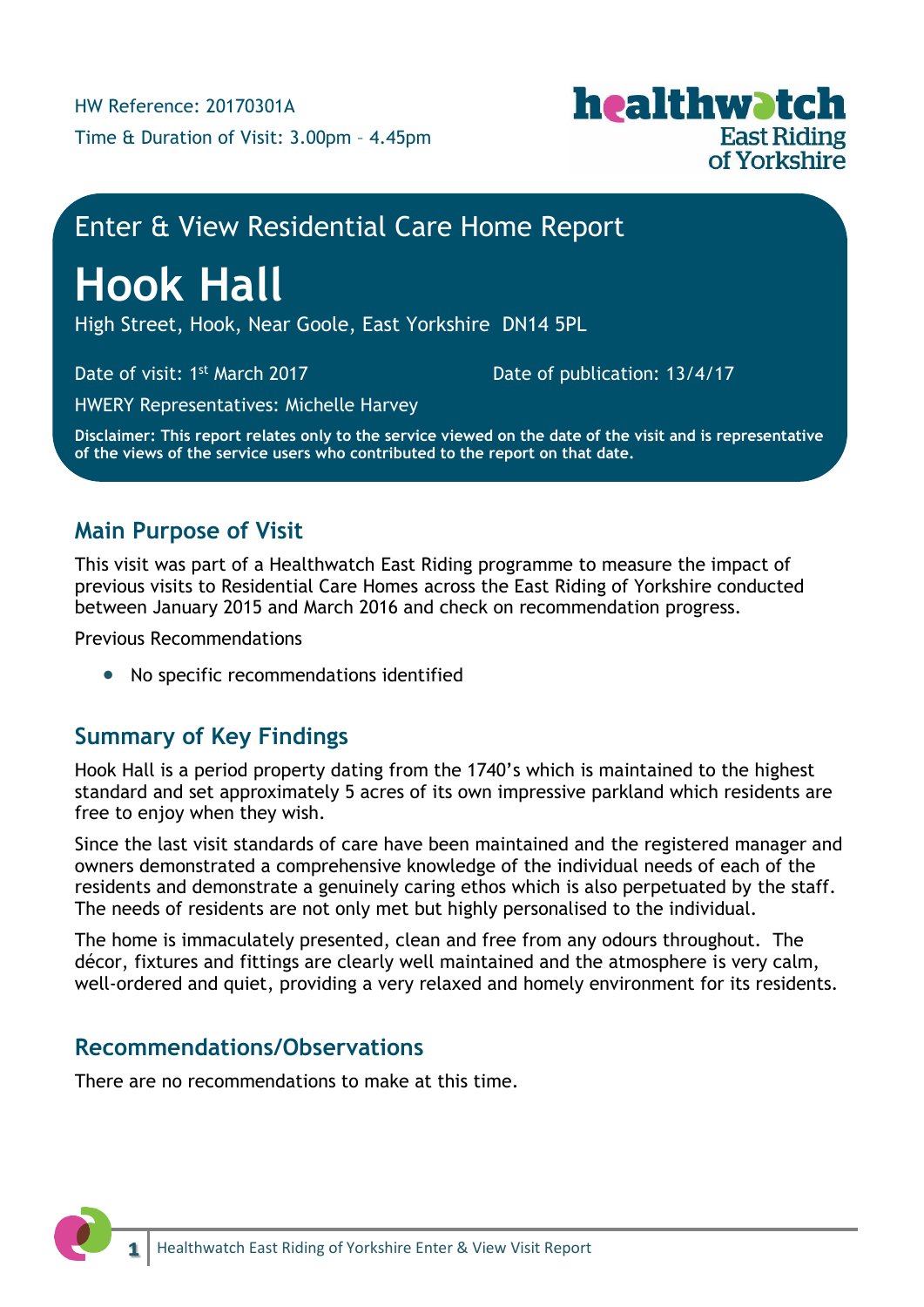## **Full Report**

## **Background**

It is important to note that Enter & View is not an inspection; it is a genuine opportunity to build positive relationships with local Health & Social Care providers, provide opportunity to demonstrate that providers support service user engagement and give service users the opportunity to give their views in order to improve service delivery.

Local Healthwatch has a number of specific statutory activities that it is required to deliver, defined in five Healthwatch Quality Statements, specifically

- Strategic Context & Relationships
- Community Voice & Influence
- Making a Difference Locally
- Informing People
- Relationship with Healthwatch England

Under its remit of 'Making a Difference Locally', Healthwatch has a responsibility to ensure that recommendations for change are heard and responded to by relevant decision makers.

## **Main Findings**

#### **How safe is the setting for service users?**

The home was immaculately presented, clean and free from any odours throughout. The décor, fixtures and fittings were clearly well maintained and the atmosphere was very calm, well-ordered and quiet, providing a relaxed and very homely environment for its residents.

The home is currently slightly over-staffed and therefore residents were well-attended to and overall staff felt that they got to spend enough time with residents to meet their needs. Staff reported that they felt adequately trained to carry out their roles effectively and were very well supported by the owners, who lived and worked on site but were also on-call to support staff when needed.

Effective medicine management, infection control and fire and evacuation procedures were in place; as were risk-assessments to minimise and control potential risks surrounding falls, behaviour, nutrition etc.

The registered manager and owner demonstrated a comprehensive knowledge of the individual needs of each of the residents and showed a genuinely caring ethos which was also perpetuated by the staff spoken to during the visit.

Relatives consider the home to be a safe environment for their relatives and expressed no concerns.

#### **How effective do service users consider the service to be?**

Staff were seen to be promoting the independence of residents, those residents observed who displayed quite a high level of dependency were consulted by staff regarding their wishes before an activity was carried out or assistance given.

High levels of personalised care were evident when speaking to both the staff and owners, who demonstrated an intrinsic knowledge of the residents (many long-term) and used this

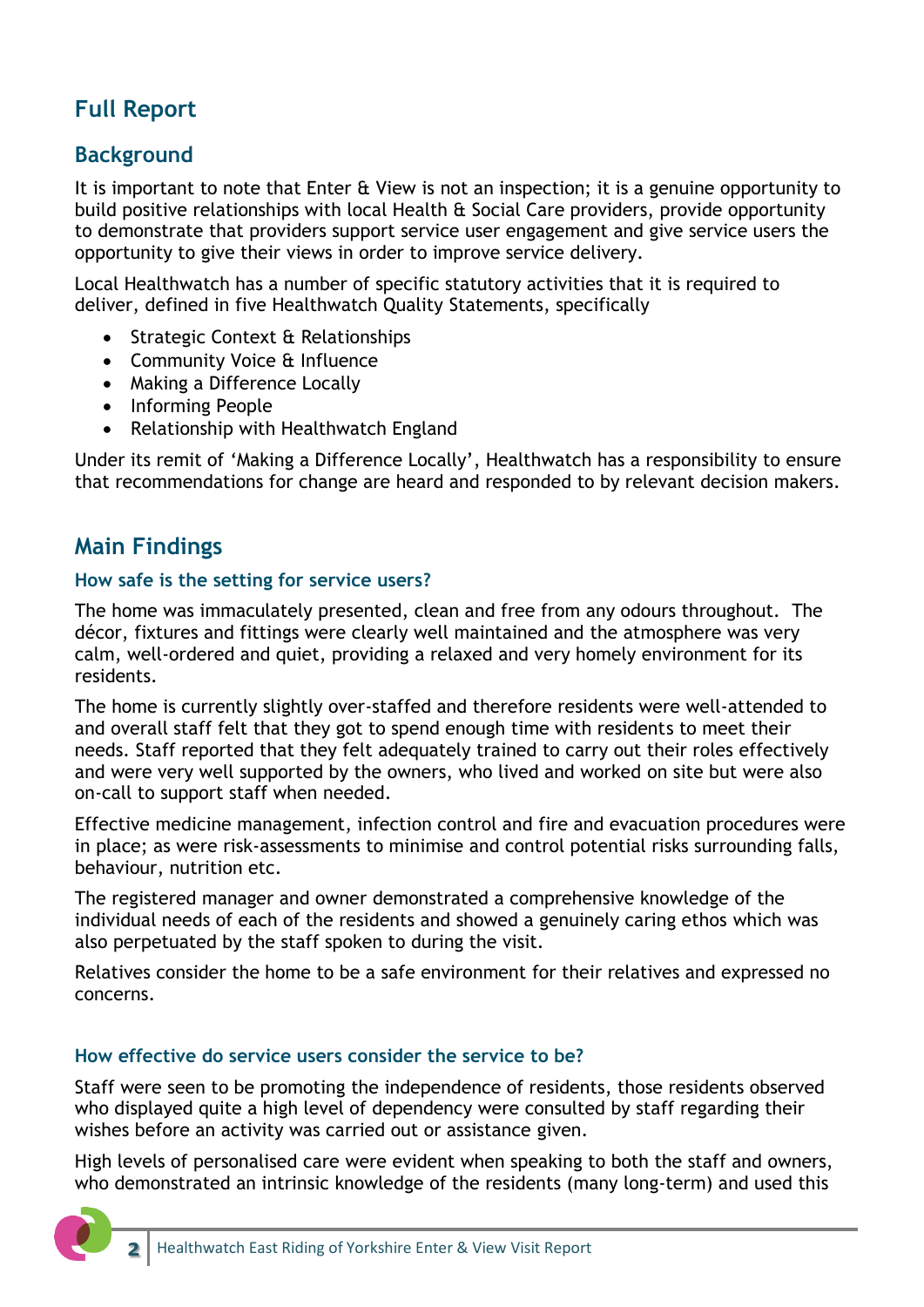knowledge to best support their residents, particularly those whose capacity to make their own decisions has now diminished.

High levels of individualised and personalised care was evident, one example being of a resident who had his clothing adapted and altered by the registered manager to ensure he maintained his cleanliness and dignity as much as possible, when it was clear that he would have been entirely unable to do so without such adaptations being made.

Residents have access to the services that they need e.g. dentists, chiropodists, opticians etc. GP and hospital services are accessed as necessary, however the owners expressed some concern regarding GP support, with some practices choosing to send an alternative practitioner to a GP, such as a Clinical Practitioner in the first instance.

#### **How caring do service users find the service?**

Interactions observed between staff and residents and staff and their relatives were extremely positive; one relative and a member of staff were observed to have a conversation in a relaxed and friendly manner, demonstrating a positive but professional relationship.

Many of the residents are now long-term residents and as such are living with the symptoms of the late stages of Dementia and are unable to act independently; however a range of activities are offered on a themed/topical basis, dependent on current

local/regional/national events e.g. during the week of the visit it was World Book Day and residents were encouraged to look at, talk about and share their favourite books or books from their childhood. Similarly activities have been based around annual festivals such as Easter, Christmas etc. Based upon these types of themes a variety of activities take place, including craft activities and photographs of these activities were on display in the home. Participation is differentiated to the needs of individual residents.

Outside trips are now more limited due to the high dependency of many resident and a reluctance to leave the home, due to their own personal choice; however some residents that are able continue to enjoy days out with their own families.

Residents enjoy holding family celebrations within the home, one resident having recently arranged their birthday party at the home with the support of the staff. This allowed the resident to have a large number of friends and family present, but made the most of the spacious facilities on offer whilst having the security of being in a familiar environment with facilities to support their personal needs.

#### **How responsive to their needs do service users find the service?**

Relatives meetings are offered but invitations are not often accepted, any concerns are therefore generally dealt with on a case by case/individual basis as they arise. Relatives reported that they feel that their views are listened to and responded to appropriately.

End of life plans are in place for those residents who have requested to make one. A family member was recently invited to stay overnight to be close to their relative who was close to the end, allowing them to be close by and with their relative when they needed to be.

Residents are offered a choice of where to eat, either in the dining room or in their rooms. One resident now chooses to spend most of their time in their own room and their opinion is respected. Others are more confined due to medical need.